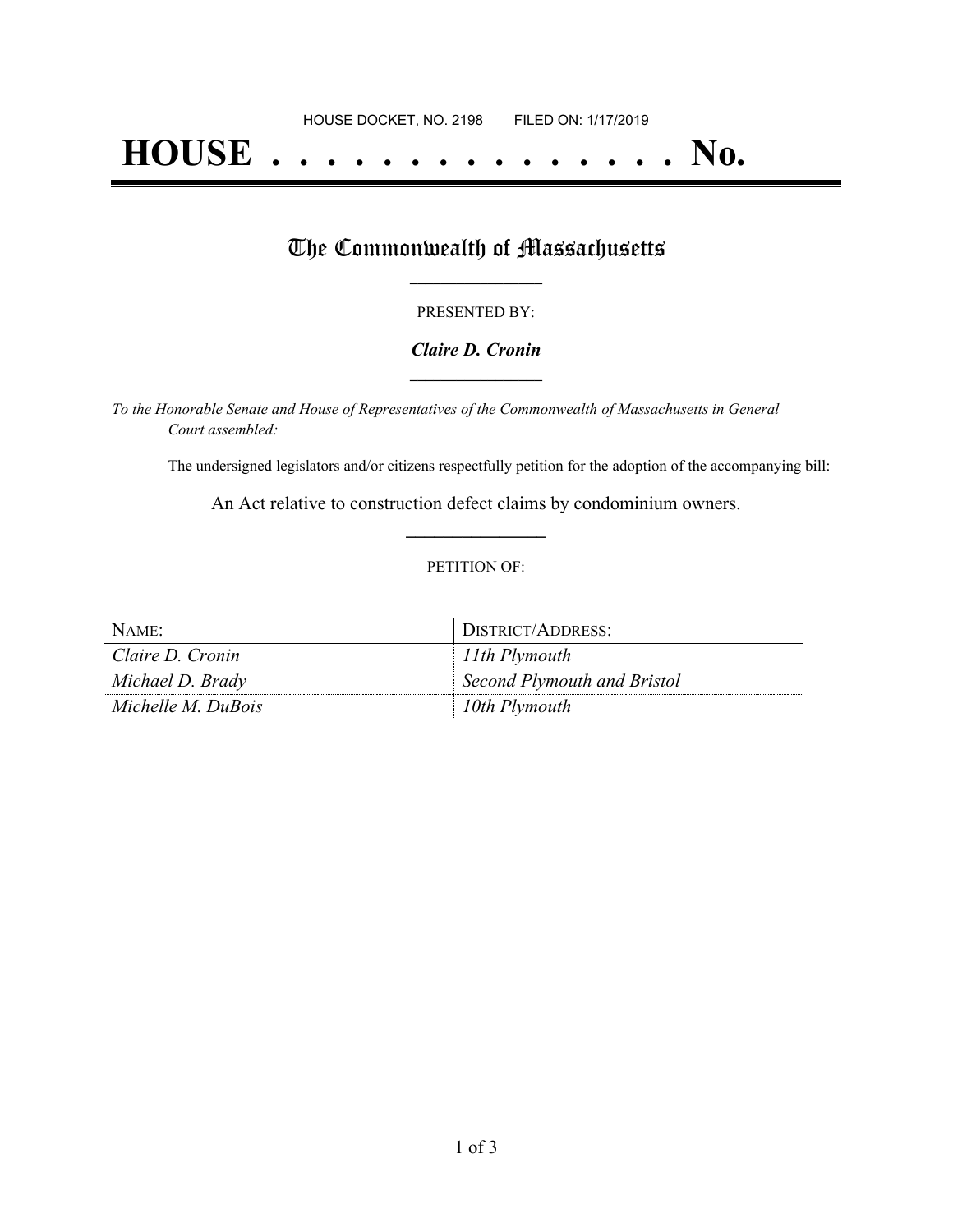## **HOUSE . . . . . . . . . . . . . . . No.**

[Pin Slip]

## The Commonwealth of Massachusetts

**In the One Hundred and Ninety-First General Court (2019-2020) \_\_\_\_\_\_\_\_\_\_\_\_\_\_\_**

**\_\_\_\_\_\_\_\_\_\_\_\_\_\_\_**

An Act relative to construction defect claims by condominium owners.

Be it enacted by the Senate and House of Representatives in General Court assembled, and by the authority *of the same, as follows:*

| $\mathbf{1}$   | SECTION 1. Section 2B of chapter 260 of the General Laws, as appearing in the 2016                 |
|----------------|----------------------------------------------------------------------------------------------------|
| 2              | Official Edition, is hereby amended by inserting after the words "section thirty-nine A of chapter |
| 3              | seven", in line 4, the following words:- or of a condominium as defined in chapter 183A,           |
| $\overline{4}$ | SECTION 2. Said section 2B of chapter 260, as so appearing, is hereby further amended              |
| 5              | by inserting at the end thereof the following new paragraph:-                                      |
| 6              | Actions of tort possessed by an organization of unit owners of a condominium, for                  |
| $\overline{7}$ | damages arising out of any deficiency or neglect in the design, planning, construction, condition, |
| 8              | or general administration of an improvement to real property submitted to condominium status       |
| 9              | pursuant to chapter 183A, shall be commenced only within three years next after the cause of       |
| 10             | action accrues, unless the declarant shall remain in control of the organization of unit owners at |
| 11             | the time the cause of action would otherwise accrue, in which case the cause of action shall not   |
| 12             | accrue prior to the declarant control termination date, as defined herein below; provided,         |
| 13             | however, that in no event shall actions be commenced more than six years after the later of the    |

2 of 3